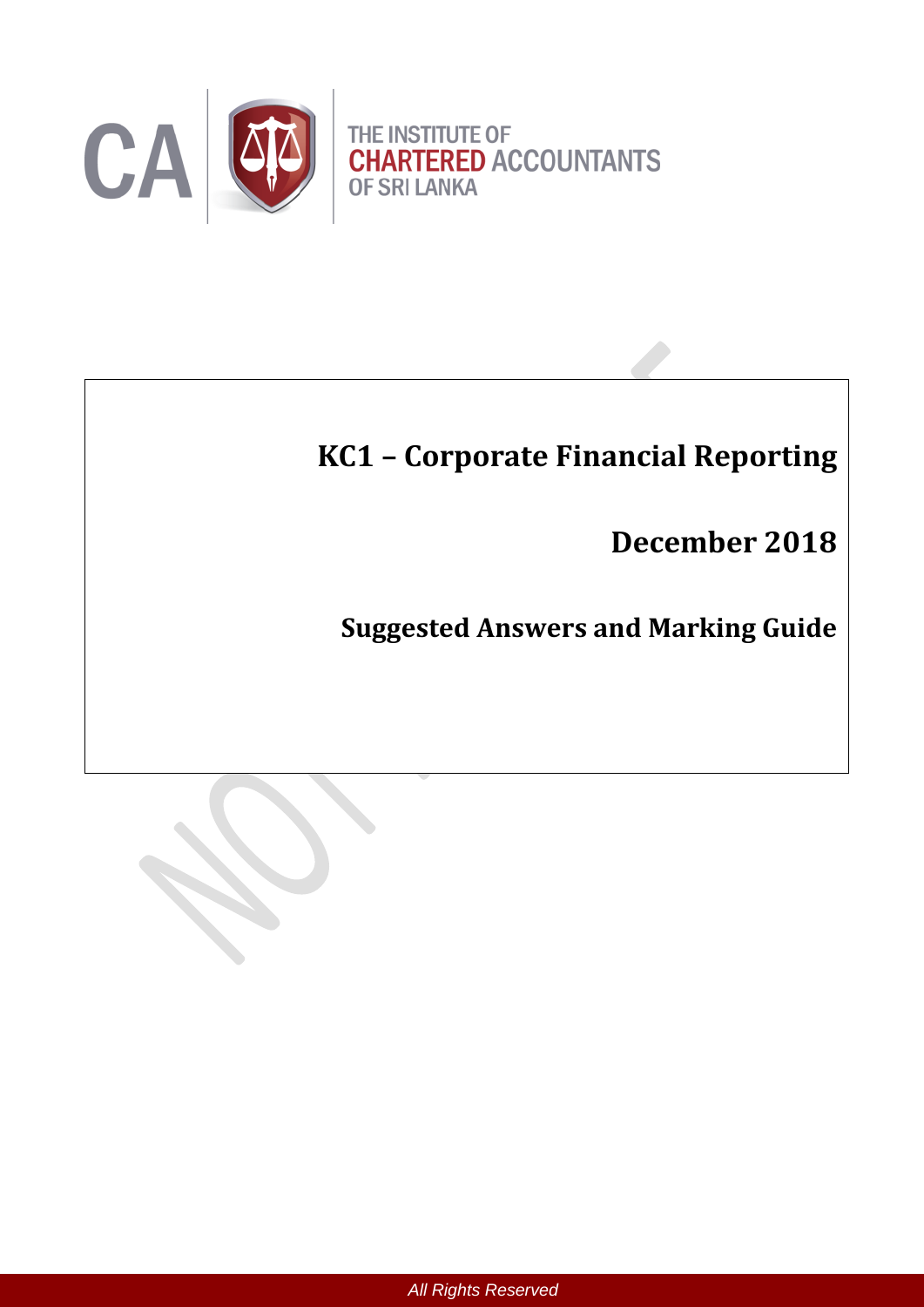# **SECTION 1**

# **Answer 01**

# **Relevant Learning Outcomes/s: 1.1 (Level A)**

Thorough knowledge and comprehension of the standard to identify significant complicated issues and any potential implications to the financial statements, and to exercise professional judgment in the evaluation and application of standards in resolving a complicated matter related to financial reporting. Where:

- A "complicated matter" includes transactions and/or events which require thorough analysis of the matter and evaluation of standards.

- It may require the analysis, application and evaluation of relevant standard/s. Study text reference: Pages 24 – 34, 242 – 252, 528 – 531

# (a) **If the company applies full SLFRSs, the treatment should be as follows**.

Per para 17 of LKAS 28 *Investments in Associates and Joint Ventures*, an exemption from applying the equity method is available to an entity if that entity is a parent that is exempt from preparing consolidated financial statements per para 4(a) of SLFRS 10 *Consolidated Financial Statements* or if all the conditions in (a) to (d) of para 17 of LKAS 28 are fulfilled.

In this case, Food (Pvt) Ltd is not a parent entity to be exempted from SLFRS 10 para 4(a).

Further, even though its equity or debt are not listed, the exemption per LKAS 28 para 17 does not apply as Food (Pvt) Ltd is not a subsidiary of a parent that produces financial statements for the public.

Therefore, Food (Pvt) Ltd should apply the equity method to account for the investment in Chips (Pvt) Ltd since its acquisition.

|                                        | <b>Rs. '000</b> |
|----------------------------------------|-----------------|
| Cost                                   | 13,000          |
| Share of profit in 2016 (14,000 * 25%) | (3,500)         |
| Balance as at 31 March 2016            | 9,500           |
| Share of profit in 2017 (18,700 * 25%) | (4, 675)        |
| Balance as at 31 March 2017            | 4,825           |
| Share of profit in 2018                | (4,825)         |
| Balance as at 31 March 2018            |                 |

The financial impact would be as follows.

Under the equity method, the initial cost of the investment should be increased or decreased to recognise the investor's share of profit or loss of the investee after the date of acquisition*.* However, per para 38, if an entity's share of losses of an associate or joint venture equals or exceeds its interest in the associate or joint venture, the entity discontinues recognising its share of further losses*.* Per para 39, after the entity's interest is reduced to zero, additional losses are provided for and a liability is recognised only to the extent that the entity has incurred a legal or constructive obligation or made payment on behalf of the associate or joint venture*.*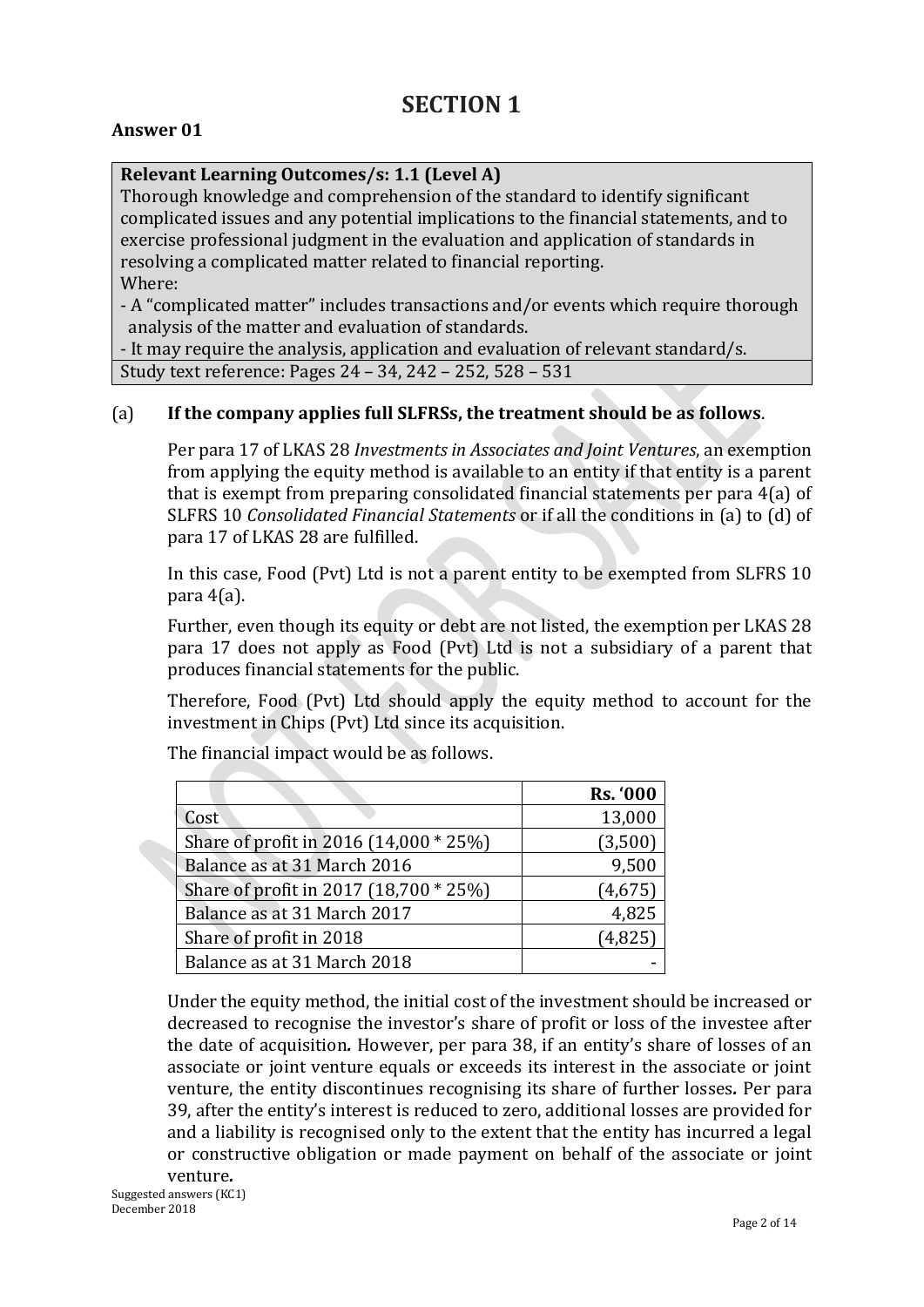In this case, there is no reason to say that Food (Pvt) Ltd should recognise further losses. Therefore the share of losses to be recognised for the year ended 31 March 2018 is limited to Rs. 4.825 million*.*

Per LKAS 8 *Accounting Policies, Changes in Accounting Estimates and Errors,* this should be corrected in the financial statements for the year ended 31 March 2018 as a correction of errors. Retrospective restatement is required*.*

# *Alternative answer*

As Food (Pvt) Ltd is an entity that does not have public accountability, it can apply SLFRS for SMEs.

Food (Pvt) Ltd is an investor that is not a parent but has an investment in an associate. Such an investor has the accounting policy election of either using the cost model, equity method or fair value method.

The company has used the cost model for subsequent measurement and this is appropriate. However, impairment losses should be recognised if the recoverable amount is less than the carrying amount of the investment. Since Chips (Pvt) Ltd has been making losses in previous years, there is an indication that the investment may be impaired. Therefore, Food (Pvt) Ltd should assess the fair value less cost to sell, and value in use of the investment. If the higher of these two is less than the carrying amount, an impairment loss should be recognised in the income statement by reducing the carrying amount of the investment. Per Section 10 of SLFRS for SMEs, to the extent it is practicable, this should be corrected in the financial statements for the year ended 31 March 2018 as a correction of errors. Retrospective restatement is required*.*

(b)

# (i) **Kadawatha property (land)**

When measuring the fair value of an asset or a liability, characteristics that market participants would take into account in pricing the asset should be considered, including the condition and location of the asset and **restrictions** on the sale or use of the asset.

In this case the restriction (that the land should be used only for the purpose mentioned, even if the land is sold to another party) is passed to the market participant buyer with the land. Therefore the fair value of the land should take into account the effect of the restriction, regardless of the land prices in the neighbourhood.

# (ii) **Kelaniya property (land)**

When measuring the fair value of an asset or a liability, characteristics that market participants would take into account in pricing the asset should be considered including the **condition and location** of the asset and restrictions on the sale or use of the asset.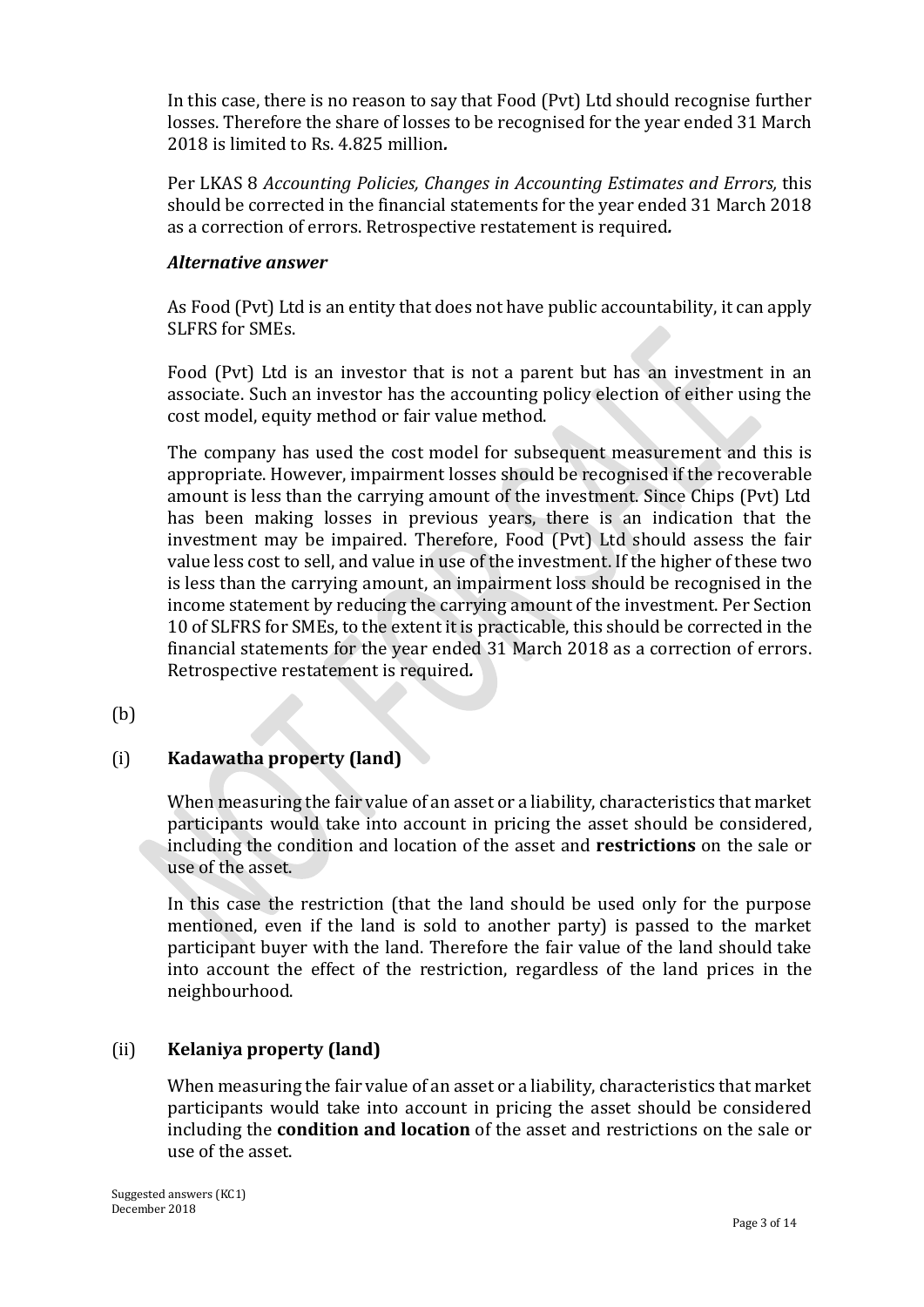Characteristics of this land are different from a land located facing the Colombo-Kandy main road. The price of another land can be used in the absence of prices for a similar land, but an adjustment will be required to that price to reflect the conditions and location of the Kelaniya land. This is because a market participant buyer will not pay the price of a land near the main road to buy a land close to the river, which is subject to flooding.

# (iii) **Ratmalana property (land and building)**

### **Cost approach**

The cost approach should reflect the amount that would be currently required to replace the service capacity of an asset. From the perspective of a market participant seller, the price that would be received for the asset is based on the cost (to a market participant buyer) to acquire or construct a substitute asset of comparable utility, adjusted for obsolescence. That is because a market participant buyer would not pay more for an asset than the amount for which it could replace the service capacity of that asset.

Based on the above requirement, estimating the land value by using the current prices of similar land in the neighbourhood would be appropriate*.* However, the building value, which is the cost that would be required if a new building was constructed at the reporting date, does not reflect the fair value. This is because it has not considered obsolescence. Therefore the building value is not the amount required to replace the service capacity of the building.

# **Income approach**

When the fair value is measured using the present value technique, it should capture all the following elements from the perspective of market participants at the measurement date.

- An estimate of future cash flows.
- Expectations about possible variations in the amount and timing of the cash flows.
- Time value of money represented by the risk-free interest rate.
- Risk premium.
- Other factors that market participants would consider in the circumstances.

In this case, rent income and expenses considered do not reflect future cash flows from the property, as there are annual rate revisions. Other possible variations in the amount and timing of the cash flows have not been considered*.* Further, cash flows have been discounted using the risk-free interest rate, and a risk premium that reflects the price for uncertainty inherent in the cash flows has not been considered.

Therefore, the value derived by the income approach also does not reflect the fair value.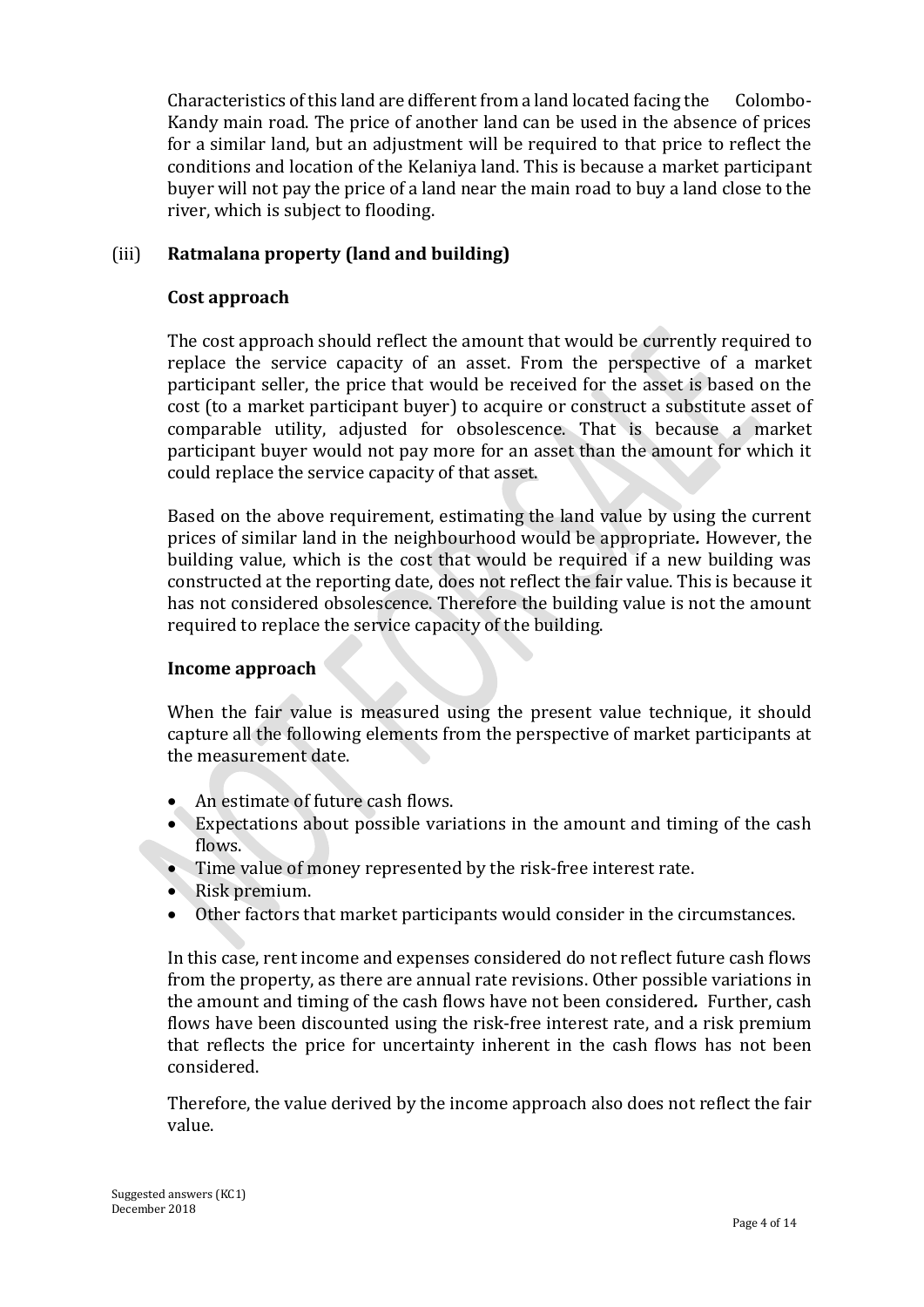When multiple valuation techniques are used, the fair value is not the highest value given by such techniques. The results should be evaluated considering the reasonableness of the range of values indicated, and the fair value is the point within that range that is most representative of the fair value in the circumstance.

(c) A contingent liability is when a possible obligation arises from past events whose existence will be confirmed by the occurrence or non-occurrence of uncertain future events.

OR

A contingent liability is a present obligation, but outflow of resources is not probable or the amount cannot be measured reliably.

For a provision to be recognised, there should be a present obligation. In this case, since the company has appealed against the assessment received, existence of the possible obligation will be confirmed based on the outcome of the court case. Therefore it is a contingent liability that needs disclosure.

However, if the company has received the opinion of legal experts for the existence of a present obligation, and if it is more likely than not that a present obligation exists at the reporting date, the company can recognise a provision at the best estimate of the outcome. If the amount already recognised is based on such information, that provision would be appropriate.

**(Total: 25 marks)**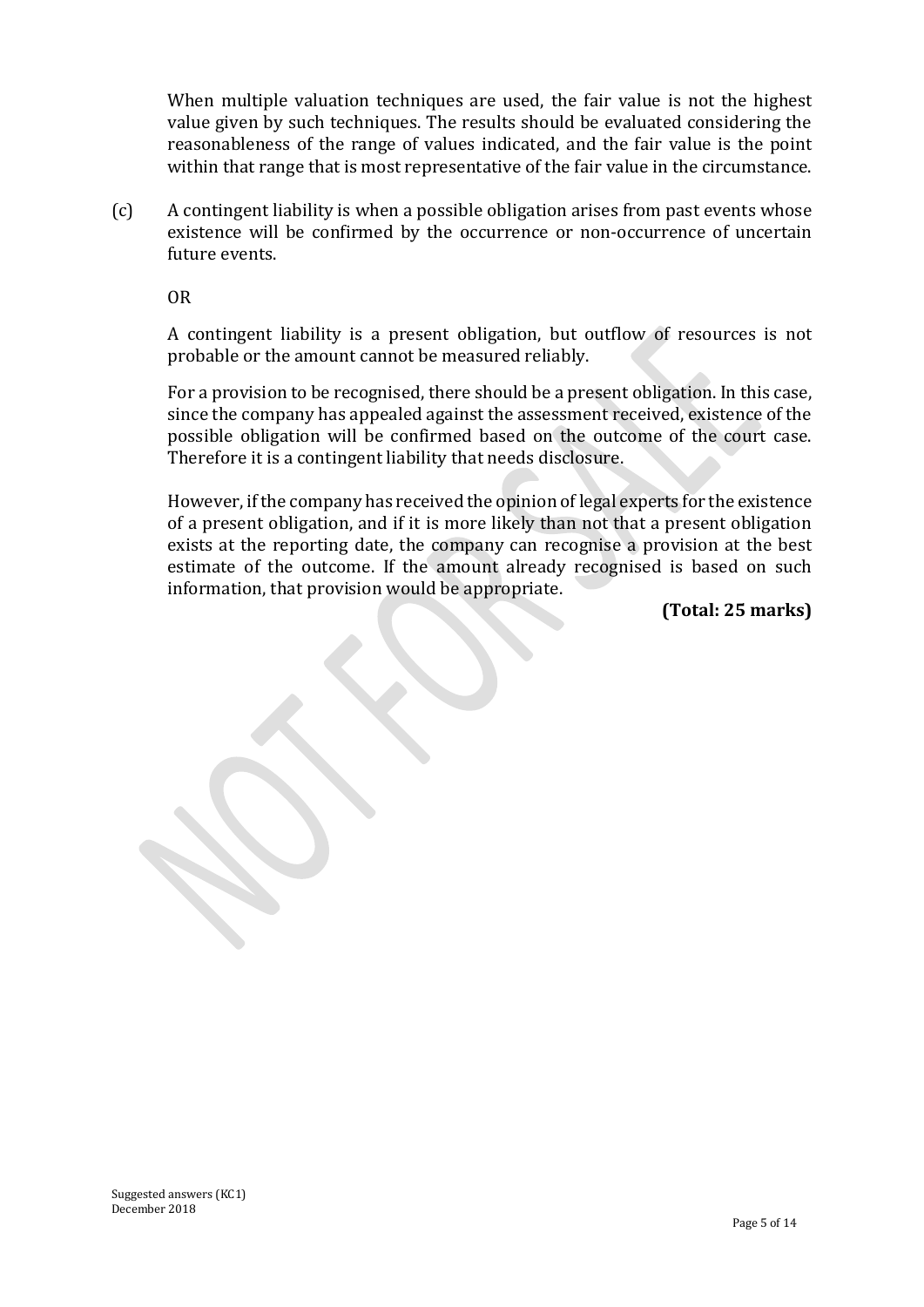### **Answer 02**

#### **Relevant Learning Outcomes/s: 1.1 (Level A)**

Thorough knowledge and comprehension of the standard to identify significant complicated issues and any potential implications to the financial statements, and to exercise professional judgment in the evaluation and application of standards in resolving a complicated matter related to financial reporting. Where:

- A "complicated matter" includes transactions and/or events which require thorough analysis of the matter and evaluation of standards.

- It may require the analysis, application and evaluation of relevant standard/s. Study text reference: Pages 367 – 370, 668 – 674

(a)

(i) Equity instruments will not pass the cash flow characteristics test. Hence they will only be tested for the business model test.

Trading generally reflects active and frequent buying and selling, and financial instruments held for trading are normally used with the objective of generating a profit from short-term fluctuations in price. Therefore, since the intention of the management was to benefit from short-term price fluctuations, the portfolio may need to be classified as trading. Therefore, the initial and subsequent measurement of the portfolio would be fair value through profit or loss.

(ii) The treasury bill portfolio will need to be tested for the cash flow characteristics test first. This requires you to see if the instrument compensates the holder solely payments of principal and interest (SPPI test). As treasury bills contractually give you the right to receive the principal plus interest, and government bills reflect the risk-free interest, the SPPI test will pass.

Thereafter, the business model test needs to be performed.

# **Option 1**

Based on historical information, part of the portfolio is trading and the balance seems to be on a hold to collect motive. The company may consider the portfolio to have a mixed business model, as almost 20% is being traded and 80% is held to collect. Before concluding, the company may also consider factors such as the investment policy of the company, intention of the management, and reason for sale.

Measurement model – initial measurement will be at fair value, and subsequent measurement will be fair value through OCI. The fair value gains and losses will be recycled to the income statement on disposal.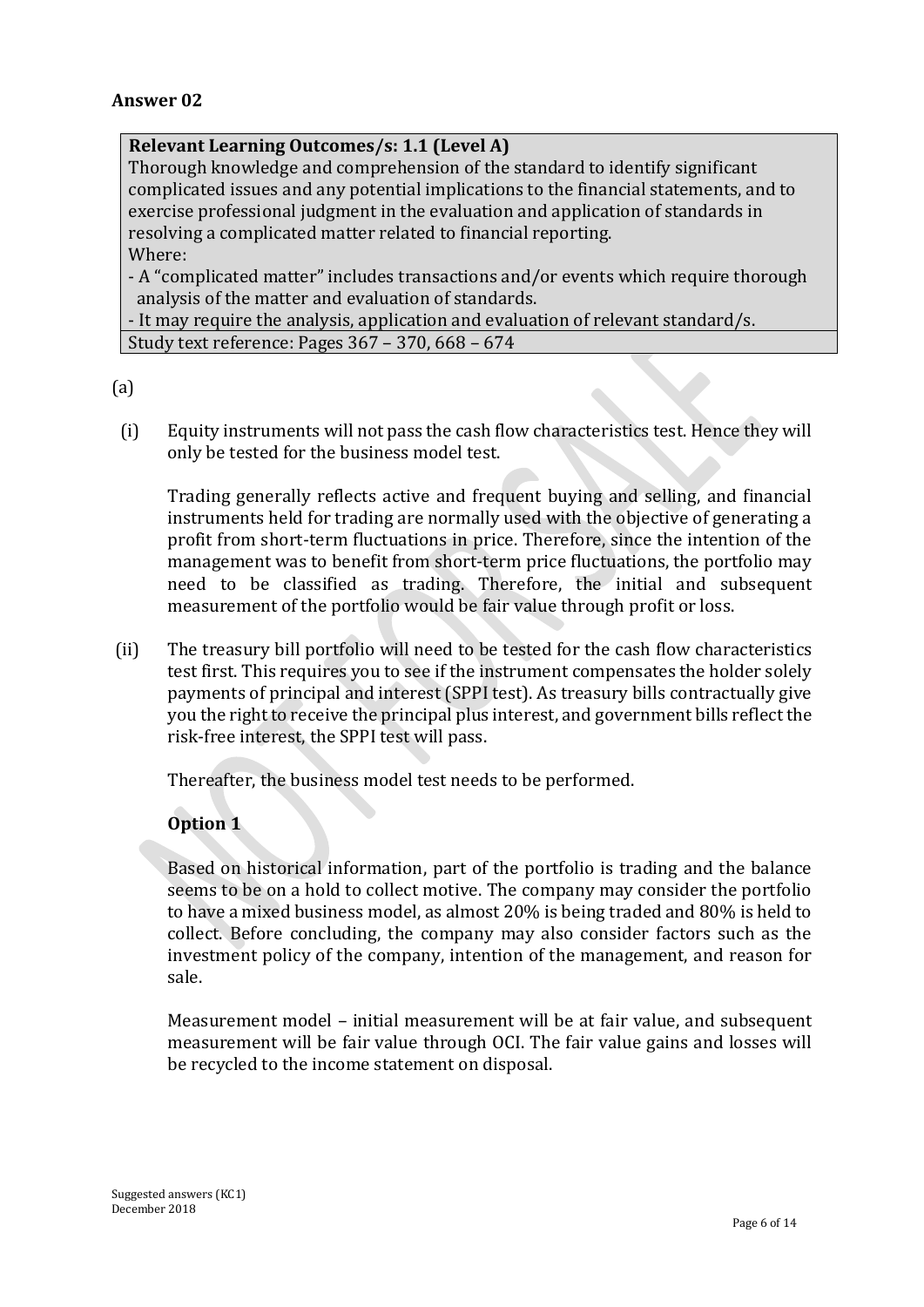# **Option 2 (alternative option)**

Based on historical information, part of the portfolio is trading, and the balance seems to be on a hold to collect motive. The company may consider splitting the portfolio into two. It may identify part of the portfolio for example 20% – 25% to be trading, and the balance for example 80% – 75% to be hold to collect. Before concluding, the company may also consider factors such as the investment policy of the company, intention of the management, and reason for sale.

Measurement model – at initial measurement, the portfolio will be at fair value. Thereafter, it will be at amortised cost for the hold to collect portfolio, and fair value through profit or loss for the trading portfolio.

(b)

 In preparing the financial statements, the company must consider the functional currency of the entity.

There are certain primary factors that LKAS 21 requires an entity to consider when determining its functional currency. For EL PLC, the following primary factors are present.

- $\triangleright$  Sales prices are denominated and settled in USD.
- $\triangleright$  Because the customers are in USA, the sales prices may be driven by competitive forces and regulations in USA
- Main costs are denominated and settled in USD.

Thus, based on the primary factors above, EL PLC's functional currency appears to be USD.

• The general rule per LKAS 21 is that exchange differences on the settlement of monetary items should be recognised in the income statement.

Monetary items include liabilities to be paid in a fixed or determinable number of units of currency. Hence, the exchange gain or loss in relation to the liability should not be recorded in inventory, and instead should be recorded in the income statement.

 Per the ruling given by CA Sri Lanka, an entity enjoying a tax exemption period shall recognise deferred tax in their financial statements for temporary differences, where reversals of such differences extend beyond the tax exemption period.

Hence the company needs to evaluate whether temporary differences that extend beyond the tax exemption period exist. Where such temporary differences exist, deferred tax will need to be provided.

**(Total: 25 marks)**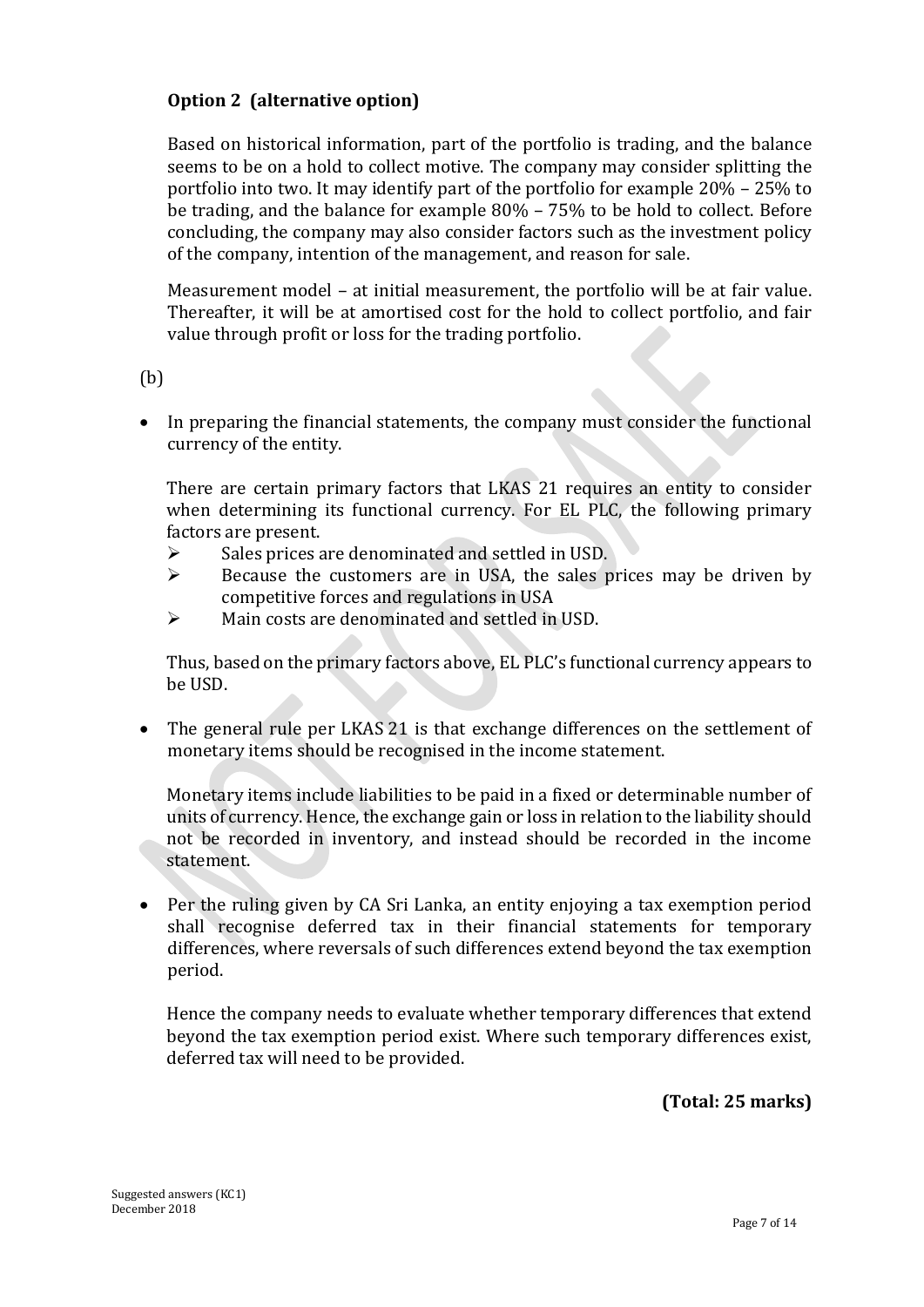# **SECTION 2**

# **Answer 03**

#### **Relevant Learning Outcomes/s: 2.1, 3.1, 4.1 and 5.1**

2.1 Consolidated financial statements

3.1 Internal financial statement analysis

4.1 Corporate governance and sustainability reports including integrated reporting

5.1 Recent ethical issues

Study text reference: Pages 42 – 47, 593 – 626, 728 – 750

#### (a) **Briefing note to the management of PHPL**

#### **TWPL**

PHPL initially had a 40% ownership of TWPL, and the share transfer by Nihal Fernando increased the total shareholding in TWPL to 75%. Further, it can be concluded that TWPL was controlled by PHPL even before the above share transfer, as PHPL had 40% voting power, and Charith Perera who had a 25% shareholding in TWPL, had a 60% stake in PHPL. This indicates that PHPL had power over investees and was exposed to variable returns from TWPL, which it could affect using the above power. Hence, it could be established that the new share transfers will increase the ownership percentage of PHPL in TWPL and effectively reduce the NCI.

# **TTL**

Acquisition of 60% voting rights in TTL by TWPL indicates that it has power over TTL, and effectively controls it. Hence, the above transaction will create a complex group structure for PHPL. The structure would be as follows.



Due to the above transaction, the shareholding of the group and non-controlling interest (NCI) will appear as follows.

|       | <b>TWPL</b> | <b>TTL</b> |
|-------|-------------|------------|
| Group | 75%         | 45%        |
| NCI   | 25%         | 55%        |
|       | 100%        | 100%       |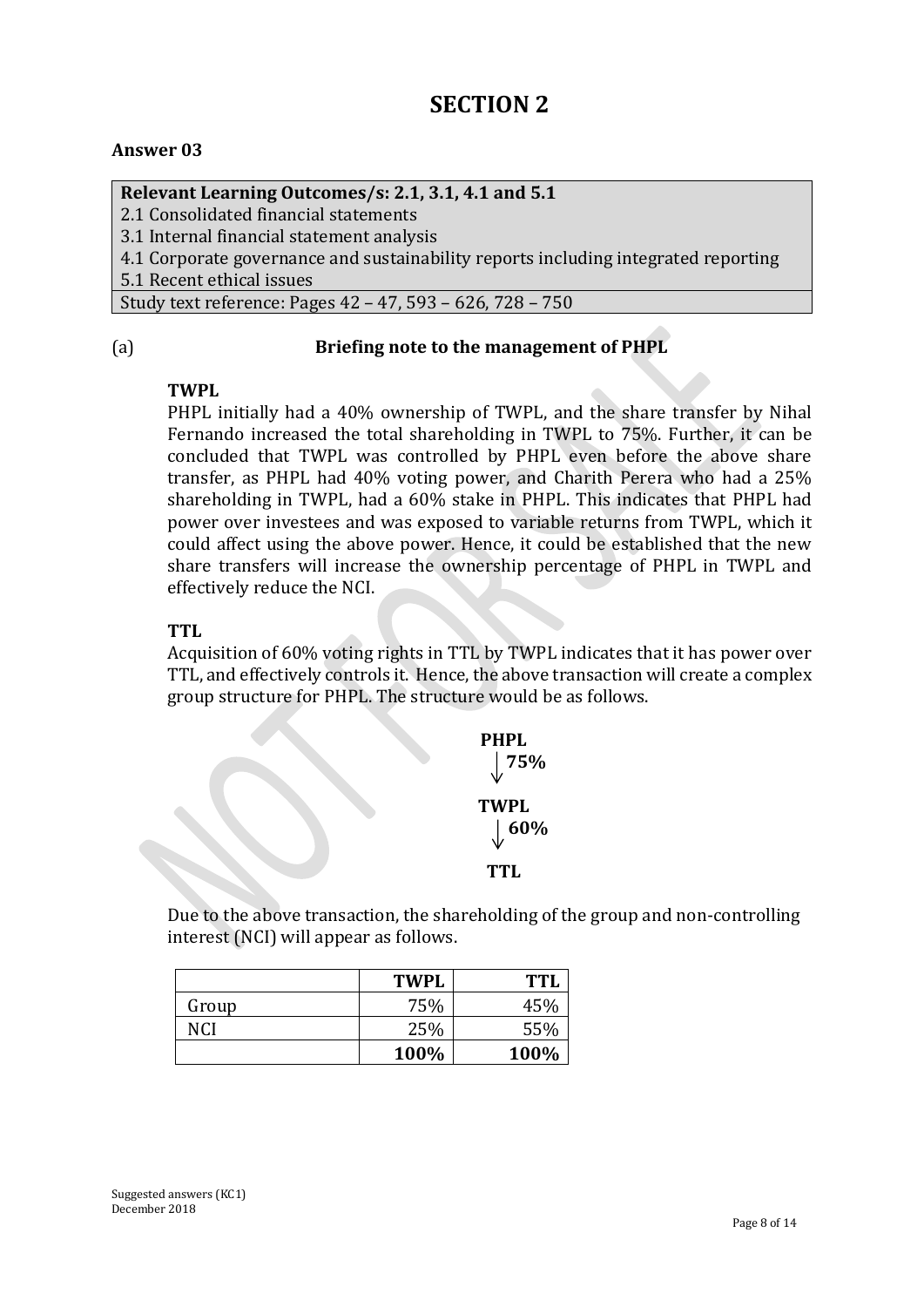| <b>Shareholder</b> | <b>Number of shares</b> | % holding |
|--------------------|-------------------------|-----------|
| Charith            | 18,000,000              | 18.94%    |
| Nihal              | 25,000,000              | 26.31%    |
| Saman              | 6,000,000               | 6.32%     |
| Krishan            | 6,000,000               | 6.32%     |
| <b>BET</b>         | 40,000,000              | 42.11%    |
|                    | 95,000,000              | 100.00%   |

Further, the proposed share transfers will change the shareholding structure of PHPL as given below.

# **Goodwill**

M

As a result of the acquisition of TTL, goodwill will increase by LKR 17 million as calculated below. Further the existing goodwill from TWPL will remain the same as shown below.

| Goodwill                 | <b>Rs. '000</b> | <b>Rs. '000</b>   | <b>Alternatively</b> |
|--------------------------|-----------------|-------------------|----------------------|
|                          | <b>TWPL</b>     | <b>TTL</b>        | <b>TTL</b>           |
| Investment               | 200,000         | $(60,000 * 0.75)$ | 45,000               |
|                          |                 | 45,000            |                      |
| NCI at acquisition       | 195,000         | 40,000            | 55,000               |
|                          | 395,000         | 85,000            | 100,000              |
| Net assets $(150 + 175)$ | (325,000)       | (82, 956)         | (82, 956)            |
| Goodwill                 | 70,000          | 2,044             | 17,044               |
| Total goodwill           | 72,044          |                   |                      |

# **Group reserves**

Further, group reserves will be impacted by the above transactions as follows.

# **Revaluation reserve**

The group revaluation reserve attributable to equity holders of the parent will remain the same from TWPL as shown below.

|                                       | <b>Rs. '000</b> |
|---------------------------------------|-----------------|
| Revaluation reserve $(200,304 * 0.4)$ | 80 121          |

The balance 60% is attributable to NCI.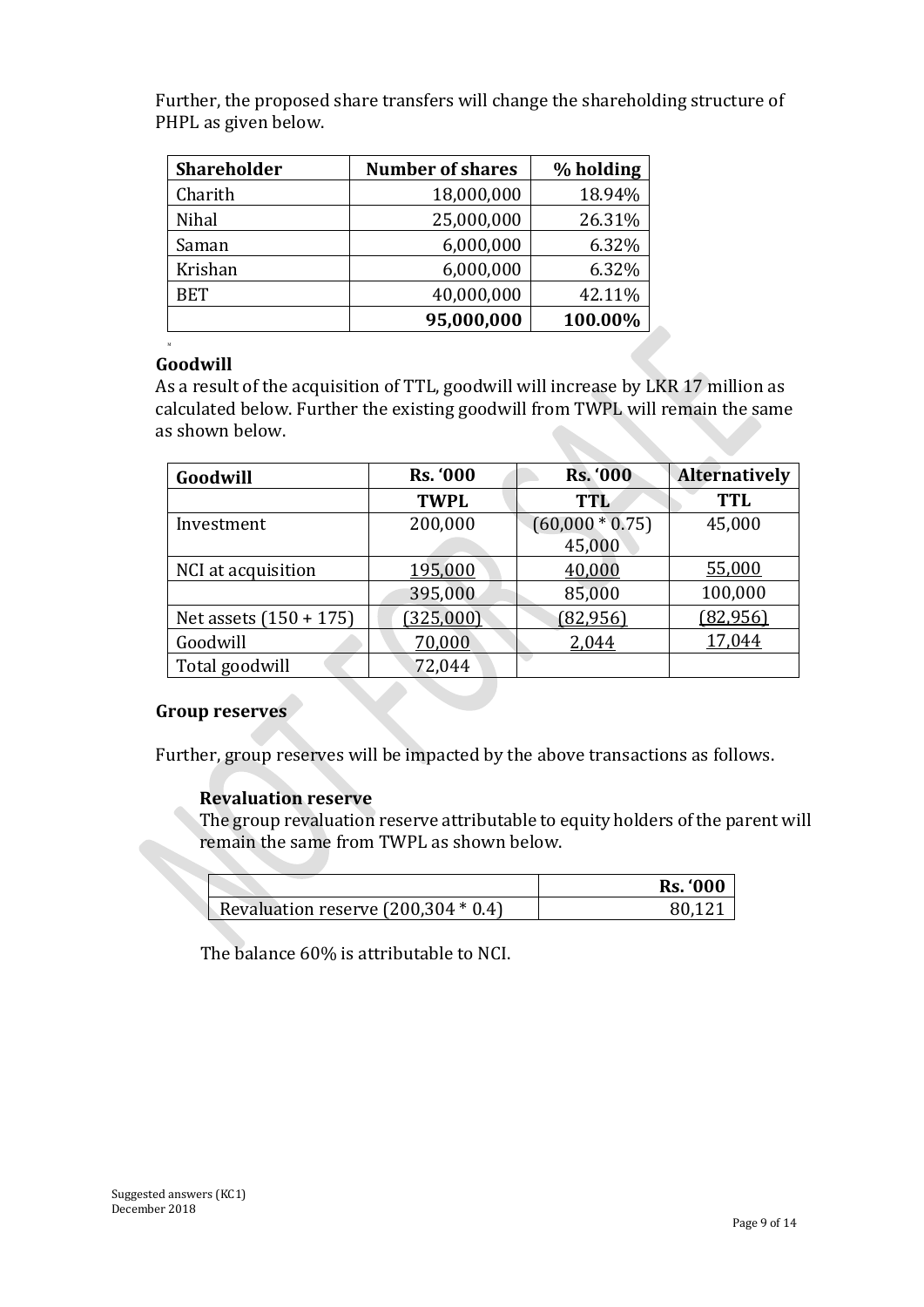# **Group retained earnings**

Group retained earnings will be reduced by the loss resulting from the purchase of NCI. This will be calculated as shown below.

|                                             | <b>Rs. '000</b> |
|---------------------------------------------|-----------------|
| Purchase consideration (shares transferred) | 250,000         |
| Value of NCI before sale                    | 382,743         |
| Value attributable = $382,743/60\%*35\%$    | 223,267         |
| Loss on purchase                            | 26,732          |

Hence, the group retaining will be as follows.

| <b>Group retained earnings</b>              | <b>Rs. '000</b> |
|---------------------------------------------|-----------------|
| <b>TWPL</b>                                 |                 |
| At acquisition (287,603 - 175,000) * 40%    | 45,041          |
| Loss on purchase of NCI (250,000 - 223,267) | (26, 732)       |
| PHPL profit                                 | 112,852         |
|                                             |                 |

There will be no contribution from TTL for the year ended 31 March 2018.

# **Non-controlling interest (NCI)**

Interest attributable to NCI will be reduced by the purchase, for the equity holders of the parent, while the acquisition of TTL will result in an additional NCI interest.

Hence, NCI as at 31 March 2018 will be as follows.

| <b>NCI</b>                                  | <b>Rs. '000</b> | <b>Alternatively</b> |
|---------------------------------------------|-----------------|----------------------|
|                                             |                 | <b>Rs. '000</b>      |
|                                             | <b>TWPL</b>     |                      |
| At acquisition $(150 + 175) \times 10\%$    | 195,000         |                      |
| Post-acquisition reserve                    |                 |                      |
| Revaluation (200,304 x 60%)                 | 120,182         |                      |
| Retained earnings (287,603 - 175,000) x 60% | 67,562          |                      |
|                                             | 382,744         |                      |
| Less: Purchase                              | (223, 267)      |                      |
|                                             | 159,477         | 159,477              |
| From TTL                                    | 40,000          | 55,000               |
| Investment TTL $(60,000 * 25%)$             | (15,000)        | (15,000)             |
|                                             | 184,477         | 199,477              |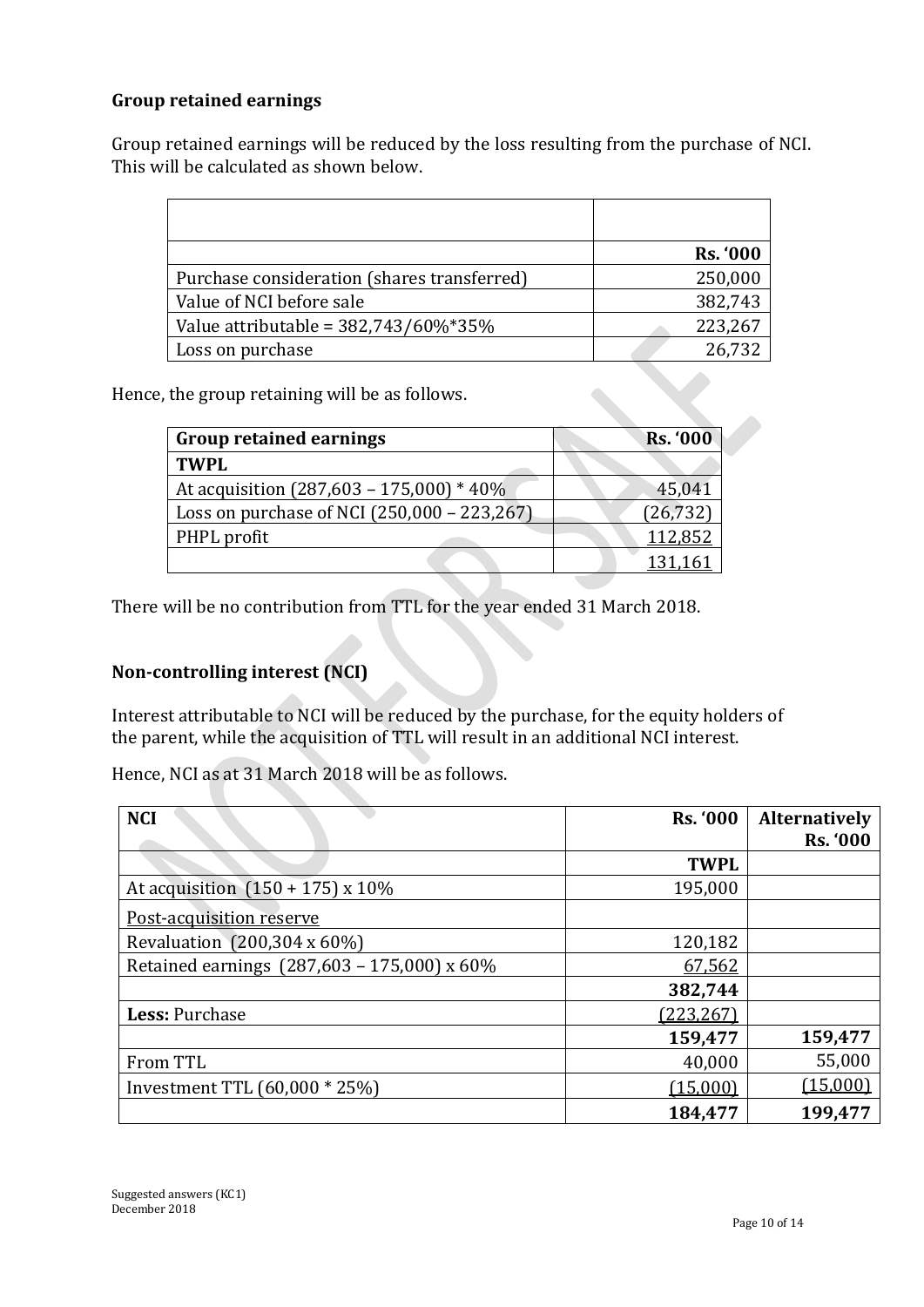The group statement of financial position as at 31 March 2018 would be as follows.

| <b>As at 31 March 2018</b>          | Group           | <b>Alternatively</b> |
|-------------------------------------|-----------------|----------------------|
| <b>Assets</b>                       | <b>Rs. '000</b> | <b>Rs. '000</b>      |
| <b>Non-current assets</b>           |                 |                      |
| Property, plant and equipment       | 1,237,397       |                      |
| Intangibles                         | 7,500           |                      |
| Goodwill                            | 72,044          | 87,044               |
| Investment property                 | 3,500           |                      |
| Investments                         | 25,464          |                      |
| Deferred tax assets                 | 50,500          |                      |
|                                     | 1,396,405       |                      |
|                                     |                 |                      |
| <b>Current assets</b>               | 696,008         |                      |
|                                     |                 |                      |
| <b>Total assets</b>                 | 2,092,413       |                      |
|                                     |                 |                      |
| <b>Equity and liabilities</b>       |                 |                      |
| <b>Equity</b>                       |                 |                      |
| Stated capital (Rs. 10 per share)   | 950,000         |                      |
| <b>Revaluation reserve</b>          | 80,121          |                      |
| Retained earnings                   | 131,161         |                      |
| Non-controlling interest (NCI)      | 184,477         | 199,477              |
|                                     |                 |                      |
| <b>Non-current liabilities</b>      | 398,442         |                      |
|                                     |                 |                      |
| <b>Current liabilities</b>          | 348,212         |                      |
|                                     |                 |                      |
| <b>Total equity and liabilities</b> | 2,092,413       |                      |

(b) Even though TWPL is a private limited company, it would be better if it could adopt good governance practices, which in turn will help it attract investors and expand the business.

The following are some areas where the company lacks good governance practices, and ways to improve them.

- $\triangleright$  Board balance it appears that TWPL does not have a balanced board, where there is a balance of executive and non-executive directors. The board has only one non-executive director. Hence, it could appoint more non-executive directors with sufficient knowledge and expertise to improve the board balance.
- Financial acumen **–** it appears that the board does not contain a suitably qualified finance professional who can guide it on matters related to finance. It could consider appointing a suitably qualified and experienced finance professional, so that company could overcome the financial irregularities it is facing.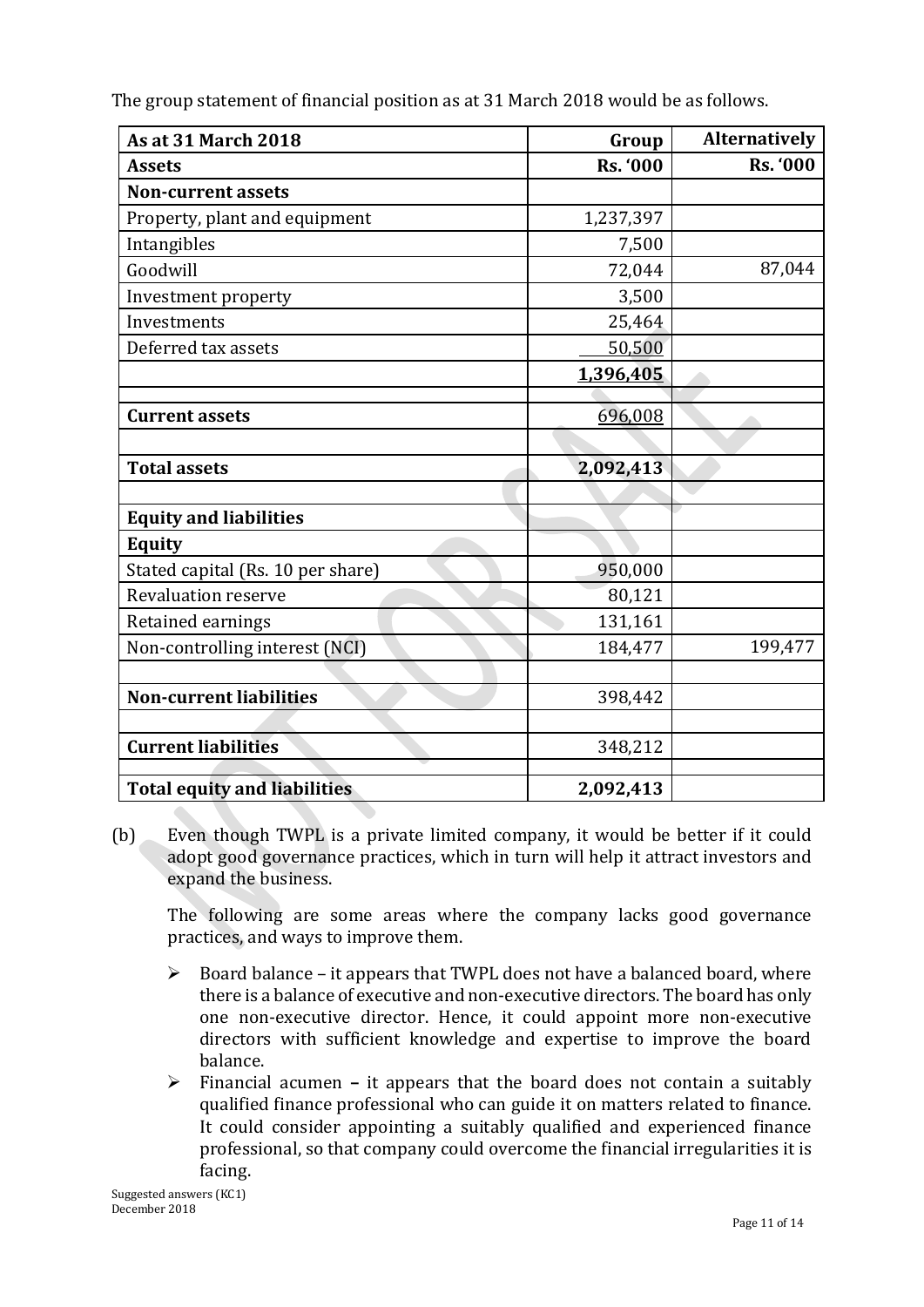- Absence of audit, remuneration and nomination committees **–** it appears that TWPL does not have such committees as prescribed by the Code of Best Practice on Corporate Governance. The board could consider appointing such committees if a listing is planned.
- $\triangleright$  Lack of an internal audit function the board should ensure that an independent internal audit function is in existence. It should take necessary measures to ensure a proper internal audit function is carried out.

| Ratio             | Required  | <b>Actual</b> | <b>Decision</b> |
|-------------------|-----------|---------------|-----------------|
| Gearing           | 40%       | 66.85%        | Not qualify     |
| Current ratio     | 1.2 times | 0.76 times    | Not qualify     |
| Interest coverage | 3 times   | 0.9 times     | Not qualify     |
| Operating margin  | 15%       | 11.65%        | Not qualify     |

# (c) (i) At present, TWPL has the following ratios.

Gearing =  $(101, 465 + 325, 000)/637, 907*100 = 66.85\%$  Current ratio = 238,362/313,472 = 0.76 times Interest cover =  $(61.596 + 9.564) / 68.374 = 1.04$  times, or  $61.596 / 68.374 = 0.9$  times Operating margin =  $61,596/528,654*100 = 11.56%$ 

#### (ii) Possible ways of improvement

#### **Gearing**

- Use the proceeds from the share issue as an investment in TWPL. This could improve the debt to equity ratio.
- Get rid of unwanted assets or properties, if any, and use the proceeds to settle the liabilities from financial institutions.
- Revalue properties, which could effectively improve the equity and hence the gearing.

#### **Current ratio or liquidity**

- Effectively manage the working capital cycle.
- Convert some of its current liabilities as long-term dues. However, the company should ensure that it satisfies the gearing threshold stated above.
- Part of the investments by the parent (PHPL) could be used to improve the working capital of TWPL.
- Negotiate with customers and suppliers to revise the repayment period.

#### **Interest coverage**

- Reduce its effective interest cost by reducing the interest bearing borrowings. This could improve the gearing as well. Strategies suggested above for improving gearing could be used.
- Margin improvement strategies such as price revisions and cost controlling techniques could be introduced.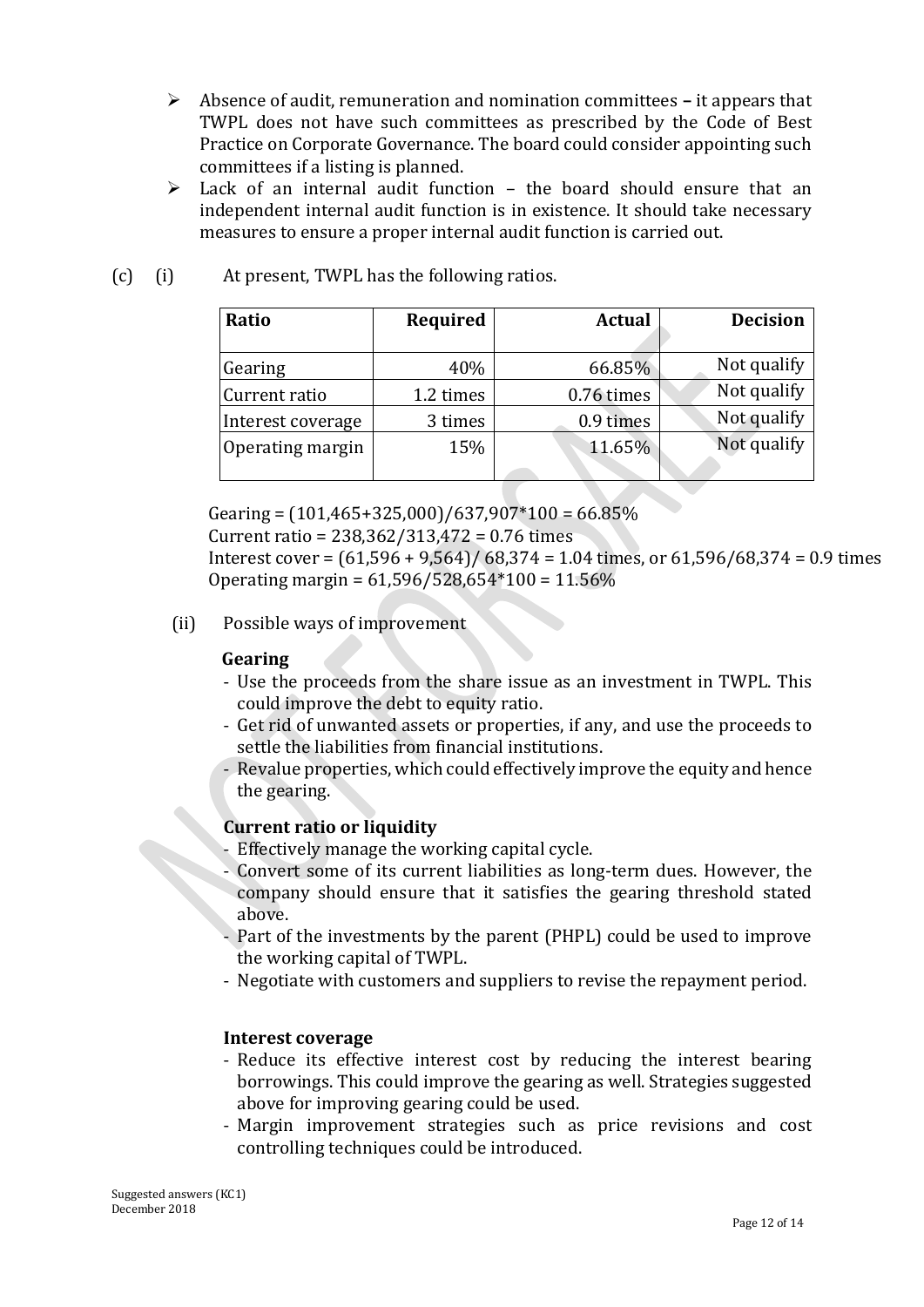# **Operating margin**

- Seek profitable segments of the market.
- Invest in new technology to improve the turnover.
- Cost monitoring and controlling mechanism could be introduced.
- Negotiate with film producers to provide better terms for the company, so that it could improve its margin.
- (d) *The accountant is a chartered accountant and as such:*
	- *Should be aware of the requirements of SLFRSs and apply those to achieve fairly presented financial statements.*
	- *Is bound by the CA Sri Lanka Code of Ethics.*

The accountant should not accept what the marketing director has said. If she does, she would breach integrity by not being honest in her professional conduct.

Further, it will breach objectivity i.e. the requirement for the accountant to not be biased, have a conflict of interest or influence others to override professional judgement. It is clear here that she would benefit through the salary increase more than the recommended %.

LKAS 39 requires a reduction in the carrying value of impaired receivables by recognising an adequate impairment allowance. The accountant must comply with the professional standards and regulations and avoid any discredit to the profession. As such she should behave professionally and display professional competence and due care.

The accountant has a threat to compliance with the fundamental principles i.e. (intimidation threat to integrity, objectivity, professional competence and due care) as she is pressurised by the marketing director not to make an impairment allowance for the receivables.

**(Total: 50 marks)**